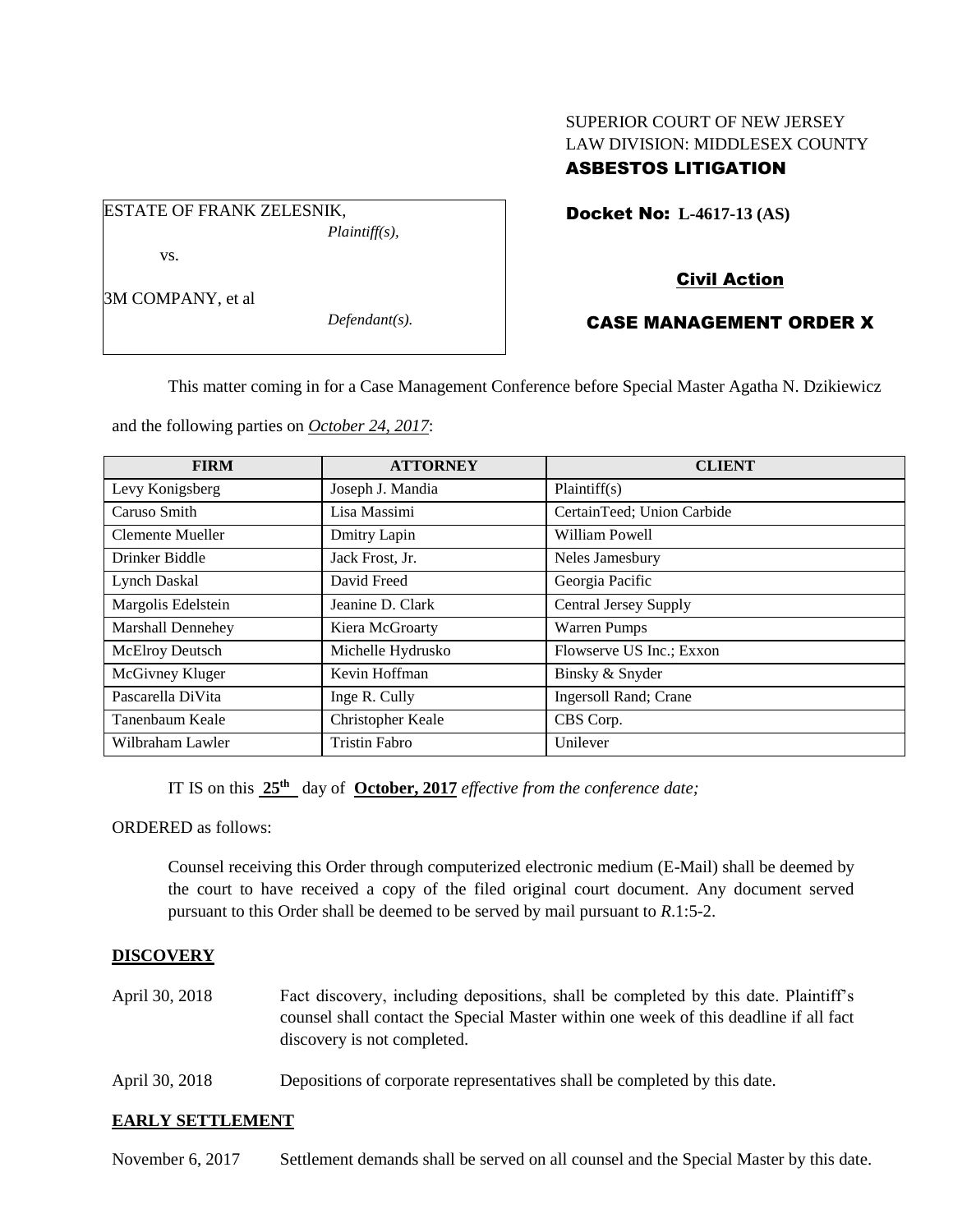December 7, 2017 The settlement conference previously scheduled on this date is **cancelled**. December 14, 2017 @ 10:00am Early settlement conference. All defense counsel shall appear with authority to negotiate settlement and have a representative authorized to negotiate settlement available by phone. Any request to be excused from the settlement conference shall be made to the Special Master no later than 4:00pm of the day prior to the conference.

### **SUMMARY JUDGMENT MOTION PRACTICE**

- May 11, 2018 Plaintiff's counsel shall advise, in writing, of intent not to oppose motions by this date.
- May 25, 2018 Summary judgment motions shall be filed no later than this date.
- June 22, 2018 Last return date for summary judgment motions.

#### **MEDICAL DEFENSE**

| April 30, 2018 | Plaintiff shall serve medical expert reports by this date.                                                                            |
|----------------|---------------------------------------------------------------------------------------------------------------------------------------|
| April 30, 2018 | Upon request by defense counsel, plaintiff is to arrange for the transfer of pathology<br>specimens and x-rays, if any, by this date. |
| July 27, 2018  | Defendants shall identify its medical experts and serve medical expert reports, if<br>any, by this date.                              |

#### **LIABILITY EXPERT REPORTS**

April 30, 2018 Plaintiff shall identify its liability experts and serve liability expert reports or a certified expert statement by this date or waive any opportunity to rely on liability expert testimony.

July 27, 2018 Defendants shall identify its liability experts and serve liability expert reports, if any, by this date or waive any opportunity to rely on liability expert testimony.

#### **ECONOMIST EXPERT REPORTS**

- April 30, 2018 Plaintiff shall identify its expert economists and serve expert economist report(s), if any, by this date or waive any opportunity to rely on economic expert testimony.
- July 27, 2018 Defendants shall identify its expert economists and serve expert economist report(s), if any, by this date or waive any opportunity to rely on economic expert testimony.

#### **EXPERT DEPOSITIONS**

August 24, 2018 Expert depositions shall be completed by this date. To the extent that plaintiff and defendant generic experts have been deposed before, the parties seeking that deposition in this case must file an application before the Special Master and demonstrate the necessity for that deposition. To the extent possible, documents

 $\_$  ,  $\_$  ,  $\_$  ,  $\_$  ,  $\_$  ,  $\_$  ,  $\_$  ,  $\_$  ,  $\_$  ,  $\_$  ,  $\_$  ,  $\_$  ,  $\_$  ,  $\_$  ,  $\_$  ,  $\_$  ,  $\_$  ,  $\_$  ,  $\_$  ,  $\_$  ,  $\_$  ,  $\_$  ,  $\_$  ,  $\_$  ,  $\_$  ,  $\_$  ,  $\_$  ,  $\_$  ,  $\_$  ,  $\_$  ,  $\_$  ,  $\_$  ,  $\_$  ,  $\_$  ,  $\_$  ,  $\_$  ,  $\_$  ,